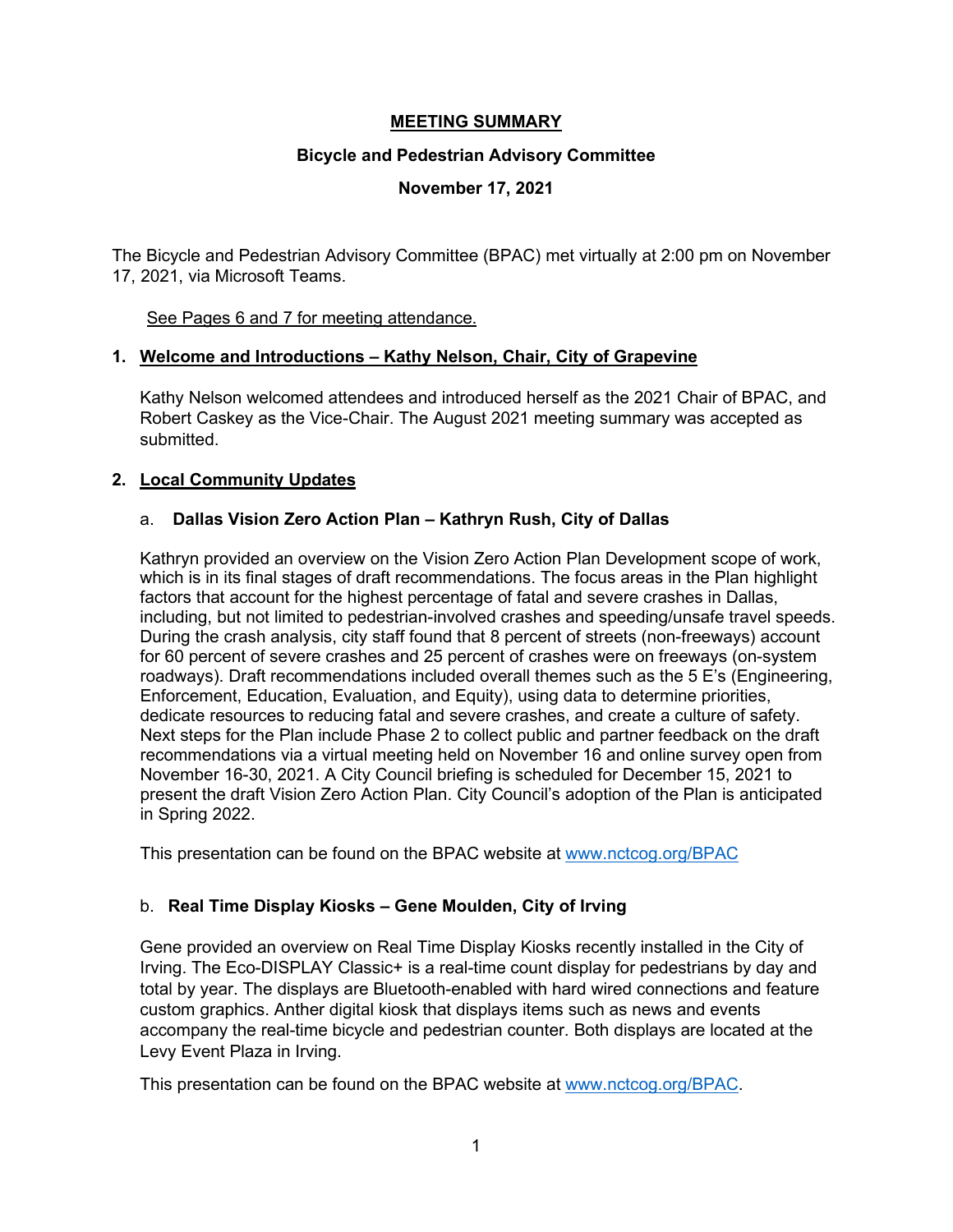#### c. **Road Corridor & Cotton Belt Trail Extension – Kathy Nelson, City of Grapevine**

Kathy provided an overview on the Dallas Road Transit-Oriented Development (TOD) Corridor and Cotton Belt Trail Extension Project. The project, located in downtown Grapevine, received \$5 million from NCTCOG TA Set-A-Side Funding in 2017. The construction bid total for the entire project was \$8.4 million. The objective for the project was to create a more comfortable and safe area for pedestrians and bicyclists as part of the critical last half-mile for the new Downtown Grapevine TexRail station. Improvements for the entire project included three mid-block crossings with Rectangular Rapid Flashing Beacons (RRFB) and pavers, a new signalized intersection with crosswalks and pavers, two enhanced intersections with refuge islands and paving design, and 1.5 miles of the regional Cotton Belt Trail with driveway demarcation. Each sidewalk constructed was at least six feet in width, with 125 shade trees added and pedestrian lighting to improve visibility. A landscaped center median was also added on Dallas Road with 5-foot-wide landscaped buffers along each curb. This project started construction in January 2020 and was completed in September 2021.

This presentation can be found on the BPAC website at [www.nctcog.org/BPAC.](http://www.nctcog.org/BPAC)

#### d. **Upcoming Events – Robert Caskey, Vice-Chair, City of Frisco**

Robert Caskey reviewed upcoming events and training opportunities for active transportation professionals.

This presentation can be found on the BPAC website at [www.nctcog.org/BPAC.](http://www.nctcog.org/BPAC)

#### **3. Smart Sensors and Infrastructure for Transportation – Dr. Pengfei (Taylor) Li and Farzana R. Chowdhury, University of Texas at Arlington**

Dr. Li and Ms. Chowdhury provided an overview of their research on utilizing Light Detection and Ranging (LiDAR) sensors to collect pedestrian behavioral data and improve pedestrian safety. In a response to the rising number of pedestrian fatalities from 2010 to 2019, safety measures utilizing various technologies were researched to increase equity in transportation safety. Using purely pedestrian count data was not indicative of safety. LiDAR was then used, which measures distances by illuminating the target with laser light and measuring the time the reflection of the light takes to return to the sensor, to conduct pedestrian safety data collection. The LiDAR sensors are efficient and reliable in identifying objects and their characteristics such as types (of travel mode), behaviors, etc. in light or dark conditions. A pilot study using LiDAR to monitor pedestrian behavior was conducted at two locations, UTA Blvd. and S. Cooper St. in Arlington, and W. Walnut Hill Ln. and N. Belt Line Rd. in Irving. It took approximately 2.5 hours to install the computer system and LiDAR at each intersection, with an additional hour to calibrate the equipment remotely. Results from the study found that perception-reaction time did not match the recommended walk time. Results also measured pedestrian crossing speeds were significantly slower than the 4.0 ft/s recommended by AASHTO, which implies an urgent need to modify the guidelines for traffic signal control design.

For more information on this research, please visit: [https://actionlab.uta.edu](https://actionlab.uta.edu/)

This presentation can be found on the BPAC website at [www.nctcog.org/BPAC.](http://www.nctcog.org/BPAC)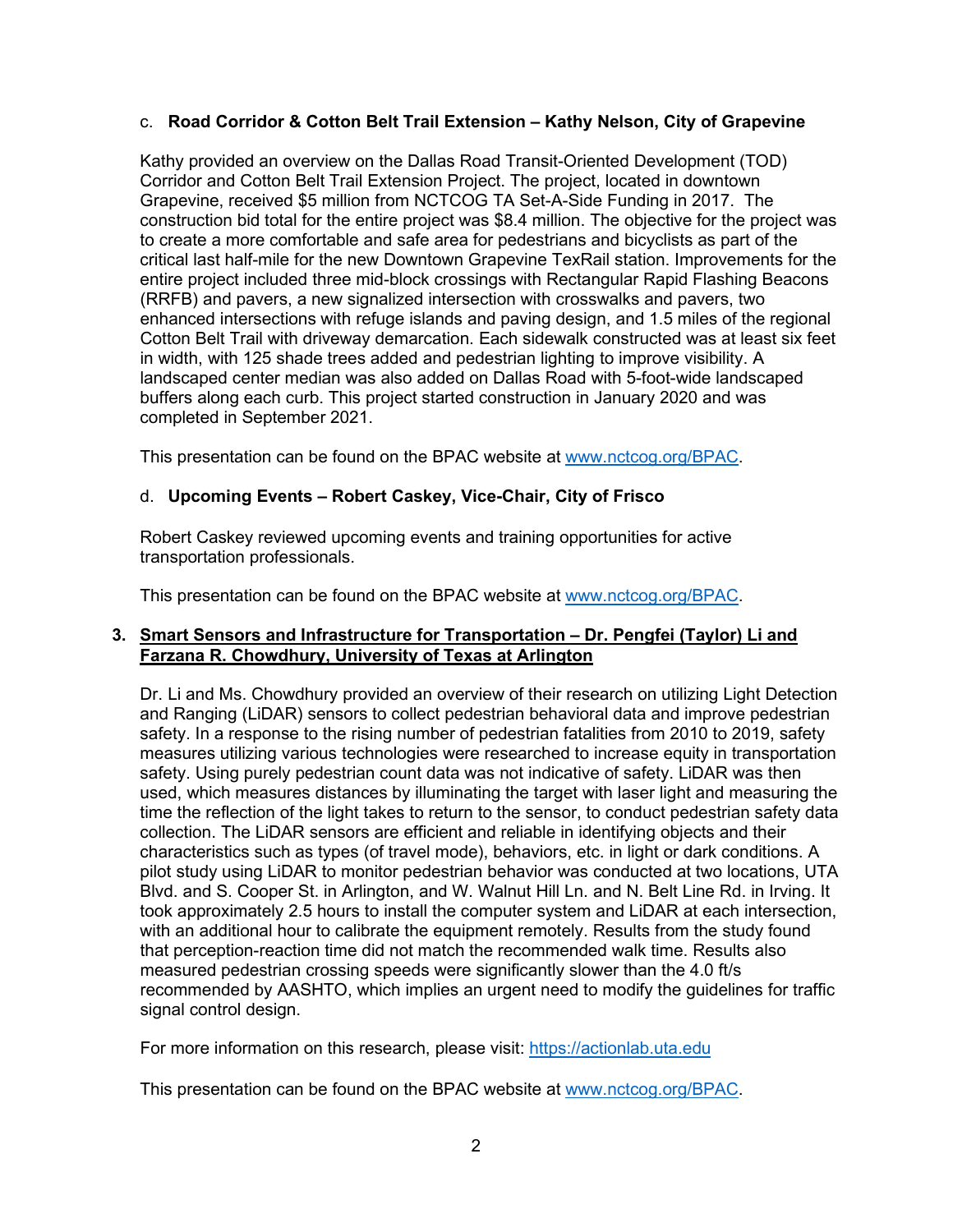#### **4. Walk. Bike. Safe Texas Initiative and Training for Law Enforcement – Neal Johnson, Texas A&M Transportation Institute**

Neal provided an overview on the *Walk. Bike. Safe.* initiative and resources created for training law enforcement. *Walk. Bike. Safe.* is a program that was created by TTI and is sponsored by the Texas Department of Transportation. This outreach program focuses on safety for pedestrians and bicyclists through educational websites, social media messaging, and safety videos regarding bicycle and pedestrian safety laws and best practices. This program was formed in reaction to the increased number of pedestrian fatalities since 2010, which saw a 100 percent increase, while bicycle fatalities saw an 83 percent increase. Law enforcement training regarding bicycle and pedestrian safety laws and best practices, also a part of this program, allows for officers to receive training of new and existing laws and regulations regarding bicycle and pedestrian safety.

For more information about Walk. Bike. Safe, please visit: [www.walkbikesafetexas.org](http://www.walkbikesafetexas.org/)

This presentation can be found on the BPAC website [www.nctcog.org/BPAC.](http://www.nctcog.org/BPAC)

## **5. Santa Fe Trail Master Plan – Samuel Mortimer, Friends of Santa Fe Trail**

Samuel provided an overview on the Santa Fe Trail Master Plan that seeks to create a corridor identity that embraces the forest, prairie, and urban landscapes. The Plan for this trail corridor in Dallas includes design elements incorporated from public input from the surrounding communities, which ultimately formulated the overall recommendations. Safety, lighting, branding and art, water, seating and gathering, planting, wayfinding, and education were among the recommended elements to be added along the trail. Elements within the designated prairie landscape zone included supporting adjacent parks and connecting to neighborhoods, provide unique neighborhood spaces, and increase native planting and wetlands. The forest landscape zone includes elements such as embracing varied terrain, allow for dense forest experiences, shade and cooling opportunities, and incorporating areas for respite. Major interventions for the overall trail included the Tokalon Park Trailhead, Old Rail Bridge Overlook, Grand Ave Overpass, Brookside Overpass, Glasgow Trailhead, "T" Intersection Park, and Deep Ellum and Fair Park Gateways. The master plan is now on the second round of public input.

For more information, please visit: [www.linktr.ee/fosft](http://www.linktr.ee/fosft)

This presentation can be found on the BPAC website at [www.nctcog.org/BPAC.](http://www.nctcog.org/BPAC)

#### **6. NCTCOG Updates**

#### **a. Monthly Trail Usage and Data Collection and Reporting – Daniel Snyder**

Daniel provided a brief overview on updates to NCTCOG's online traffic count map. Monthly Trail Usage counts were currently unavailable but will be updated soon. Bicycle and pedestrian count data are available on NCTCOG's Online Traffic Count Map. In addition to vehicular traffic counts, agencies can review historical count data graphs and charts on existing trail counters in the region. Daniel also shared the Bicycle and Pedestrian Count Exchange developed by the Texas Transportation Institute and TxDOT. This online map platform can be used to view patterns and trends of bicycle and pedestrian count locations collected across the state.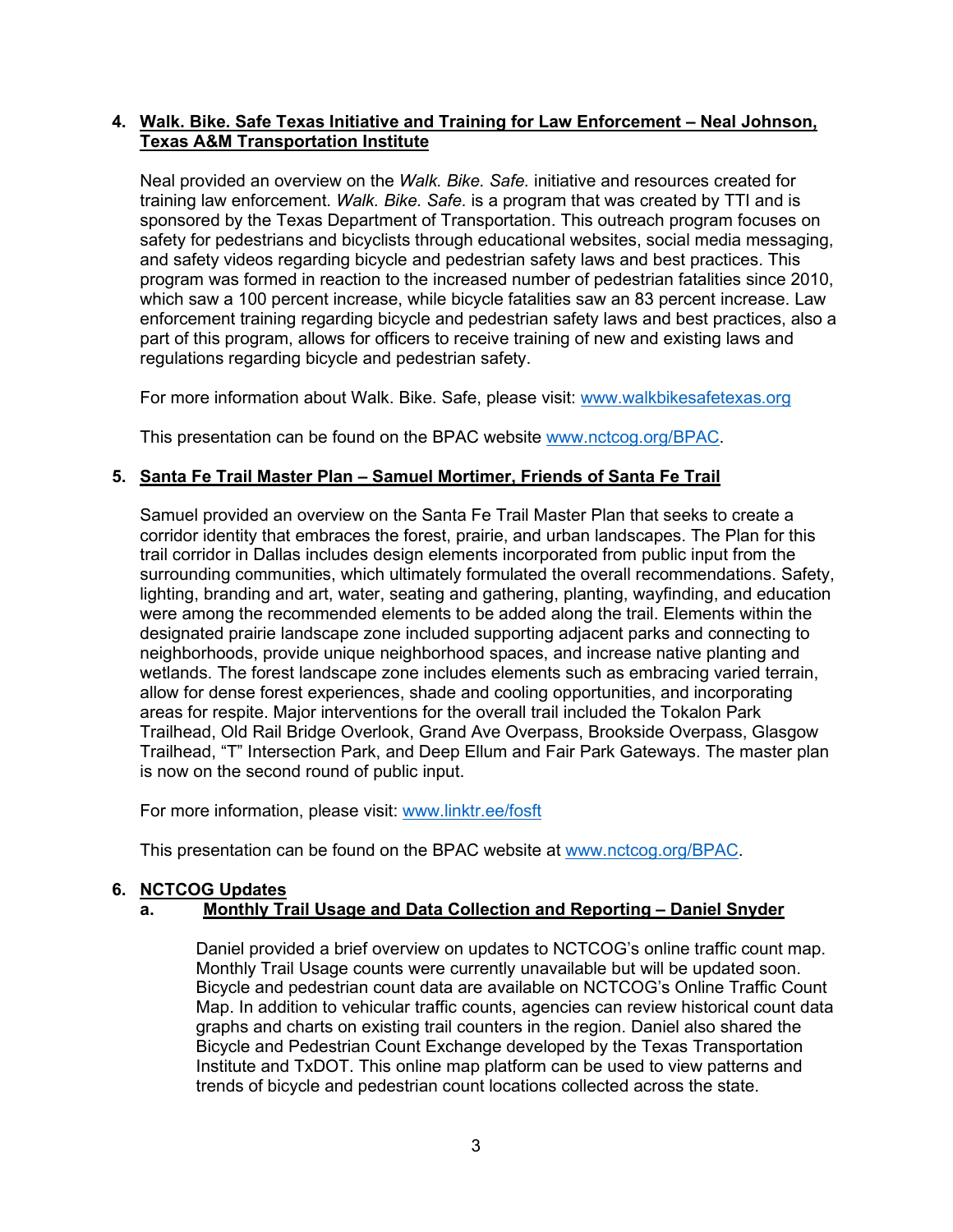The Online Traffic Count Map can be found here: <https://trafficcounts.nctcog.org/trafficcount/>

This presentation can be found on the BPAC website at [www.nctcog.org/BPAC.](http://www.nctcog.org/BPAC)

## **b. Regional Trail Branding and Wayfinding Project – Shawn Conrad**

Shawn provided an overview on the Fort Worth to Dallas Regional Trail Branding project that aims to enhance functionality, promote visibility, attract new users, and programming to the trail. The trail branding project hopes to create a regional-level trail name and brand by creating wayfinding signage guidelines, unified 911 signage and lighting recommendations, and recommendations for major event infrastructure. A local stakeholder meeting was held virtually on November 4 to identify priorities for the project, introduce project goals, scope of work, branding process, roles, and schedules. In addition, an online tool to provide feedback on the trail called "Map Your Experience" was created to mark places of interest along the trail, along with common access points and routes. This project is anticipated to be completed in Fall 2022.

For more information, please visit: [www.FortWorthtoDallasTrail.com](http://www.fortworthtodallastrail.com/)

This presentation can be found on the BPAC website at [www.nctcog.org/BPAC.](http://www.nctcog.org/BPAC)

## **c. Regional Complete Streets Policy/Context Sensitive Design – Julie Anderson**

Julie provided an overview on Context Sensitive Design (CSD) of Complete Streets, a slight change in approach to the Regional Complete Streets Policy presented at the August 2021 BPAC meeting. Context Sensitive Design is a design process that not only considers physical aspects or standard specifications of a transportation facility, but also the economic, social, and environmental resources in the community being served by the facility. This ensures that projects are safe for all users, implements a shared stakeholder vision, meets or exceeds the expectations for both designers and stakeholders, and demonstrates effective and efficient use of resources. Next steps include developing a policy for RTC adoption with the Mobility 2045 update to be completed in spring 2022, developing a draft CSD checklist/guide, receiving feedback from regional stakeholders and through public meetings, and finalizing the CSD checklist/guideline.

This presentation can be found on the BPAC website at [www.nctcog.org/BPAC.](http://www.nctcog.org/BPAC)

#### **d. TxDOT Inventory/Active Transportation Tool – Julie Anderson**

Julie provided an overview on the TxDOT Active Transportation Plan Inventory tool, which is a map-based central repository of bicycle, pedestrian, or any other form of human-powered, non-motorized transportation (e.g., micro mobility, skateboarding, wheelchair use, etc.). The goals of the tool include providing a centralized inventory of active transportation plans across Texas, enable easy access to active transportation plans by engineers and the public, increase collaboration and coordination among planning professionals, and facilitate the development of safe bicycle and pedestrian networks. All communities in Texas are encouraged to participate in this effort when the tool becomes available Winter 2022.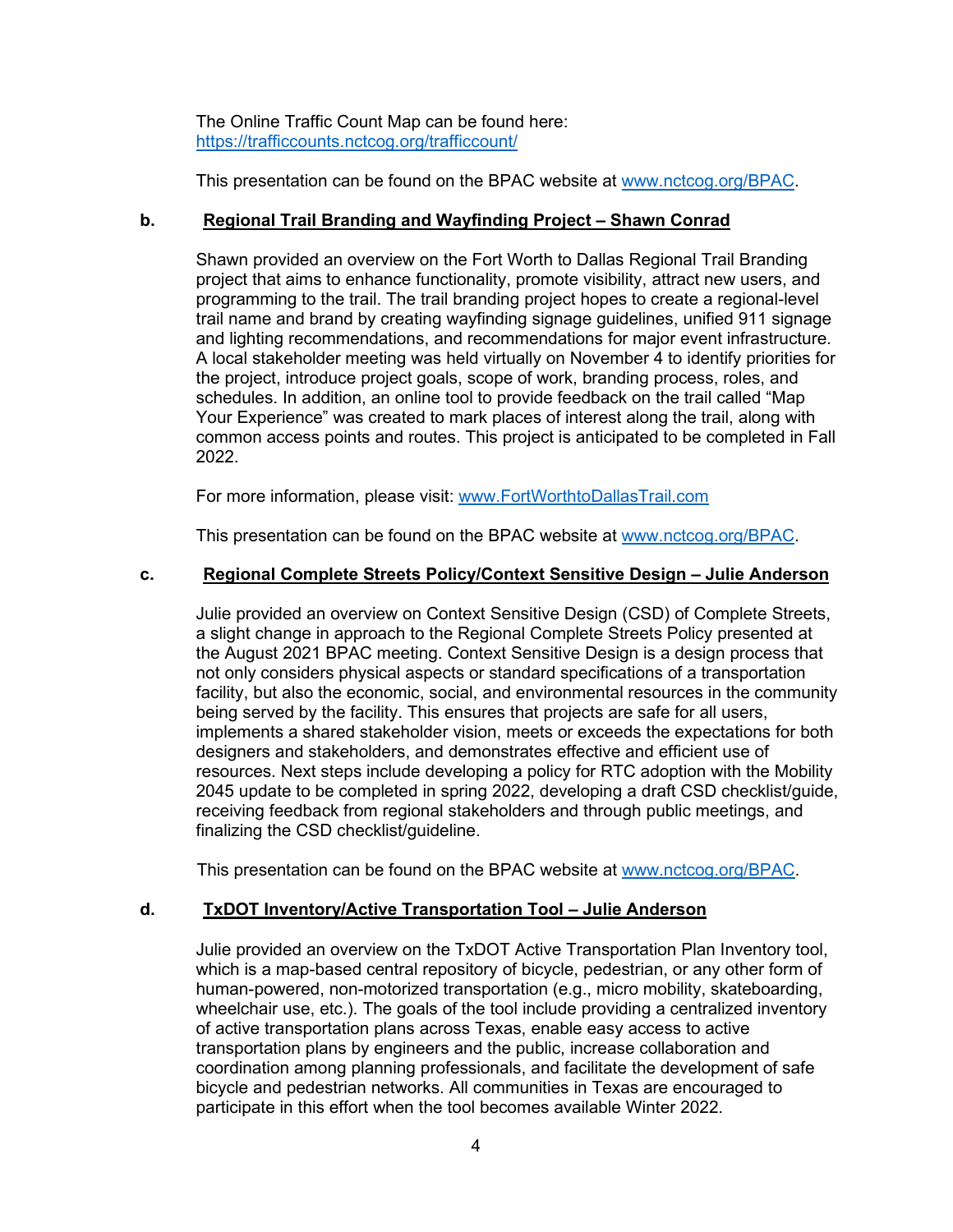This presentation can be found on the BPAC website at [www.nctcog.org/BPAC.](http://www.nctcog.org/BPAC)

## **e. Update on the TxDOT Roadway Design Manual – Julie Anderson**

Julie provided a brief follow-up to Ken Mora's presentation during the May 2021 BPAC meeting regarding the Interim Guidance for Design Practices to Accommodate Bicycles. The updated Chapter 6, Section 4 Bikeway Facilities material emphasizes "context" considerations and Bikeway Planning principals: safety, comfort, connectivity, and cohesiveness. The expected publication of the new TxDOT Roadway Design Manual (RDM) is December 2021. NCTCOG will be distributing a link to the updated RDM when it is available.

For more information, please visit: [http://onlinemanuals.txdot.gov/txdotmanuals/rdw/bicycle\\_facilities.htm](http://onlinemanuals.txdot.gov/txdotmanuals/rdw/bicycle_facilities.htm)

This presentation can be found on the BPAC website at [www.nctcog.org/BPAC.](http://www.nctcog.org/BPAC)

## **f. 2022 BPAC Representatives and Meeting Schedule – Bobby Kozub**

Bobby provided a quick announcement that STTC members will soon be receiving an email regarding the nomination of 2022 BPAC Representatives and 2022 BPAC meeting schedule. BPAC members will be sent a copy of the 2021 attendance sheet for any corrections necessary before the email is sent to STTC for next year's nominations.

#### **7. Other Business/ Open Discussion**

BPAC members joined Bobby in congratulating Kathy Nelson for serving as Chair for the BPAC for 2021.

Kathy announced the date of BPAC's next scheduled meeting, to be held on February 16, 2022.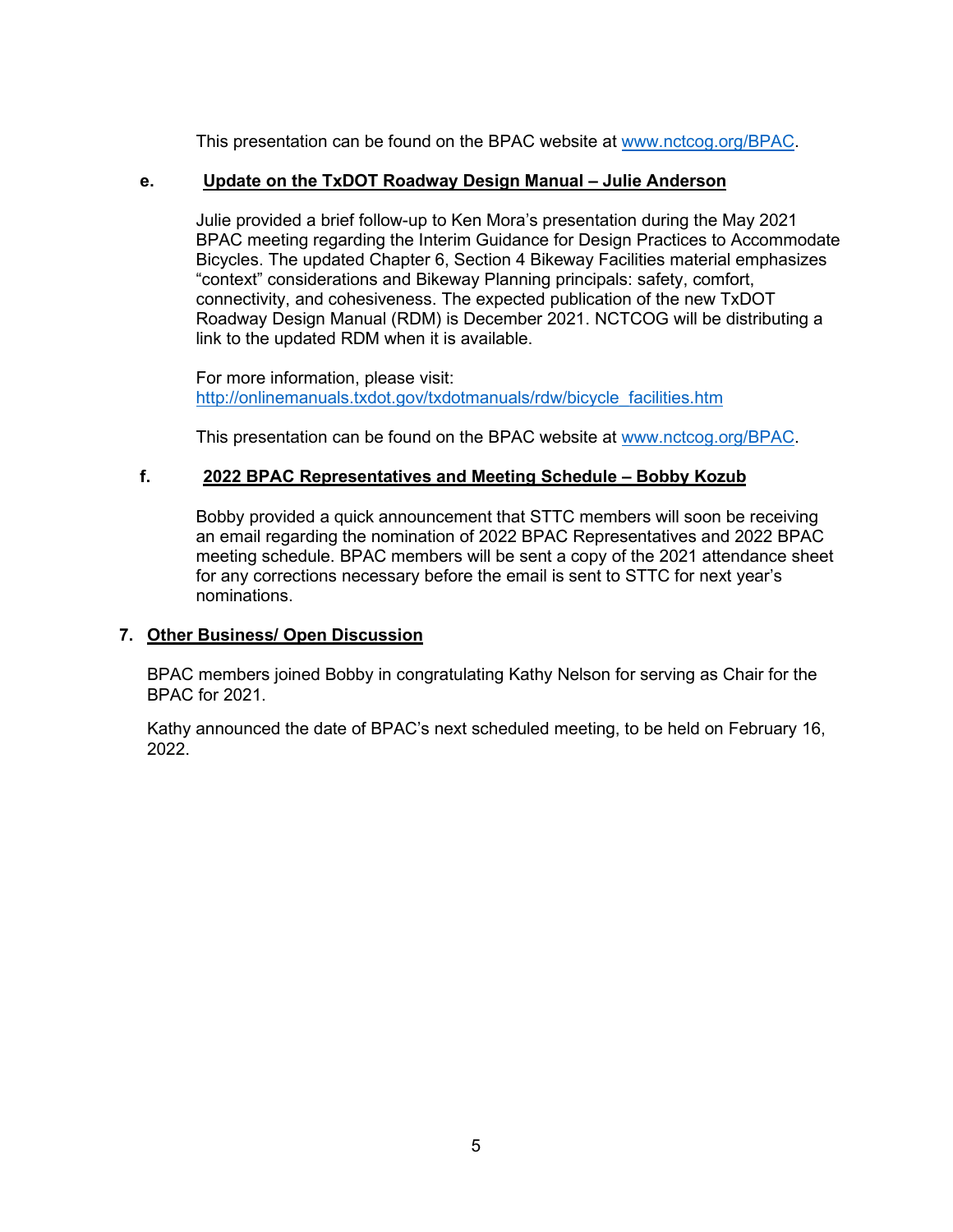| <b>MEMBERS</b>           |                                     |
|--------------------------|-------------------------------------|
| Krishan Patel            | City of Allen                       |
| <b>Anthony Cisneros</b>  | City of Arlington                   |
| Heather Houseman         | City of Burleson                    |
| <b>Marcos Fernandez</b>  | City of Carrollton                  |
| Ray, Shawn               | City of Cedar Hill                  |
| Laura Melton             | City of Cleburne                    |
| Kathryn Rush             | City of Dallas                      |
| George, Nathaniel D.     | City of Denton                      |
| <b>Skye Thibodeaux</b>   | <b>City of Duncanville</b>          |
| Williams, Jeremy         | City of Fort Worth                  |
| <b>Robert Caskey</b>     | City of Frisco                      |
| Josue De La Vega         | <b>City of Garland</b>              |
| <b>Brett Huntsman</b>    | <b>City of Grand Prairie</b>        |
| <b>Kathy Nelson</b>      | <b>City of Grapevine</b>            |
| Anderson, Letora         | <b>City of Greenville</b>           |
| Cody Owen                | City of Irving                      |
| <b>Cody Maberry</b>      | City of Keller                      |
| Emma Chetuya             | City of Lancaster                   |
| Chris Ray                | <b>City of Mansfield</b>            |
| Robyn Root               | City of McKinney                    |
| Joe Pack                 | <b>City of North Richland Hills</b> |
| <b>Drew Brawner</b>      | City of Plano                       |
| <b>Jessica Shutt</b>     | City of Richardson                  |
| <b>Tara Bradley</b>      | <b>City of Rowlett</b>              |
| <b>Colby Collins</b>     | city of Waxahachie                  |
| <b>Chad Marbut</b>       | City of Weatherford                 |
| <b>Robert Diaz</b>       | city of Wylie                       |
| Minesha Reese            | <b>Dallas County</b>                |
| Ryan Mccutchan           | <b>DART</b>                         |
| <b>Tim Palermo</b>       | <b>DCTA</b>                         |
| Kevin St. Jacques        | <b>Hunt County</b>                  |
| Susan Au                 | <b>Tarrant County</b>               |
| <b>Matthew Hotelling</b> | Town of Flower Mound                |
| Phillip Hays             | <b>TxDOT Fort Worth District</b>    |

## **Members in Attendance at the November 17, 2021, BPAC meeting:**